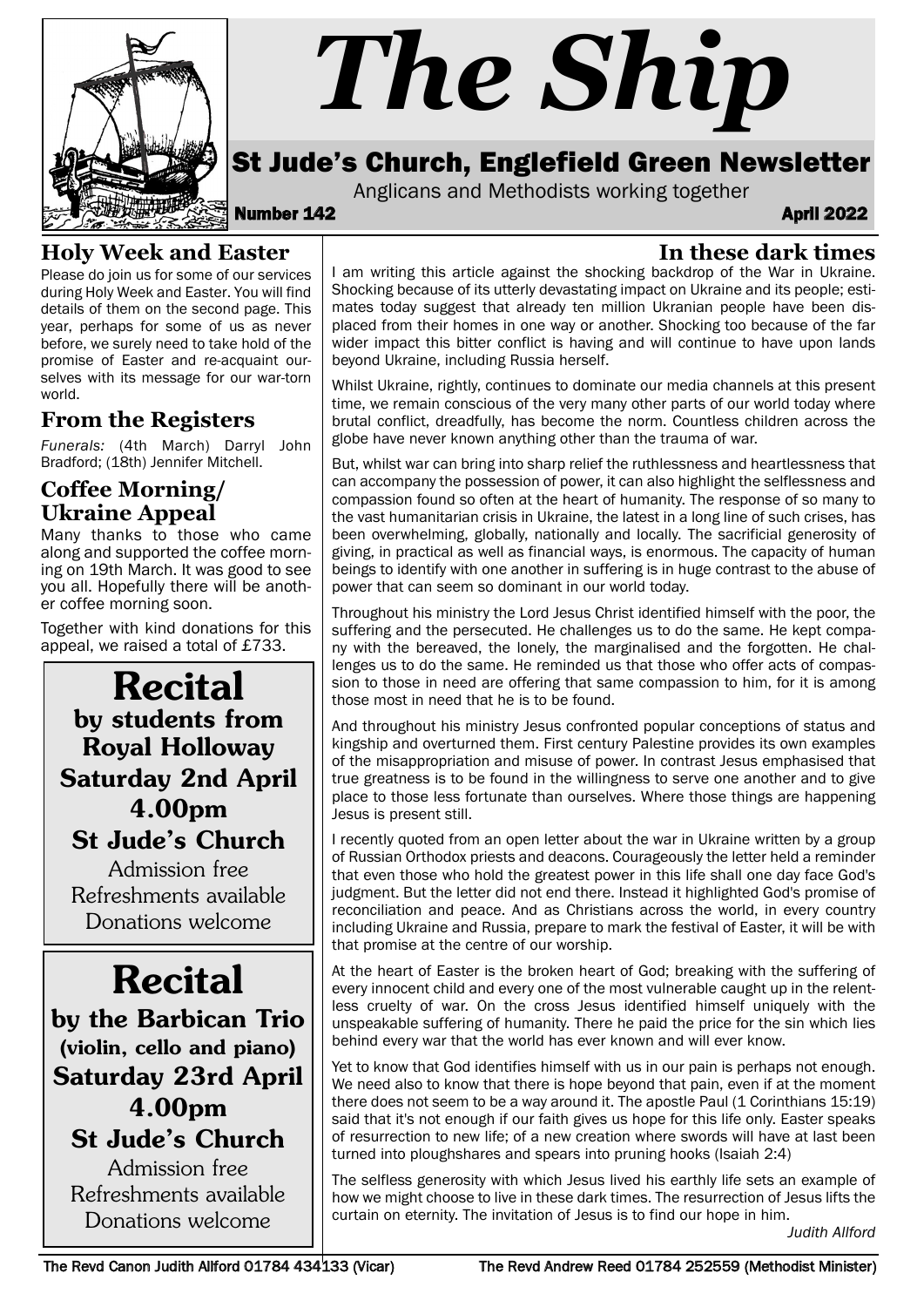#### **Annual Meetings**

The Annual Parochial Church Meeting and Vestry Meeting (where we elect churchwardens — currently Claudia Tubb and Mike Brooking) will take place on Sunday 8th May at 11.00am. You are warmly invited to attend.

The meeting will probably take place partly in Church and partly, digitally, via Zoom. To take part on Zoom, please ensure that we have your email address and an invitation, with a digital link, will be sent to you nearer the time. We shall also be able to invite those who prefer it, to join us in person in church. Again, please let us know if you would like to do that. Thank you all!

The APCM is where we receive the revised Electoral Roll and the Annual Report and Accounts and elect members of the Church Council.

If you would like your name to be added to the Church Electoral Roll, please email roll@stjudeschurch.info for an application form. Please note that this is nothing to do with the local authority Register of Electors.

#### **Readings at Communion**

| 3rd April              | Isaiah 43, 16-21          |
|------------------------|---------------------------|
| (5th Sunday of Lent)   | Psalm 126                 |
|                        | Philippians 3.4b-14       |
|                        | John 12, 1-8              |
| 10th April             | Isaiah 50, 4-9a           |
| (Palm Sunday)          | Psalm 69. 1-3, 7-9, 21-23 |
|                        | Philippians 2.5-11        |
|                        | The Passion of Our Lord   |
| 17th April             | Acts 10, 34-43            |
| (Easter Day)           | Easter Anthems            |
|                        | 1 Corinthians 15. 19-26   |
|                        | John 20. 1-18             |
| 24th April             | Acts 5, 27-32             |
| (2nd Sunday of Easter) | Psalm 118 14-end          |
|                        | Revelation 1, 4-8         |
|                        | John 20. 19-end           |
|                        |                           |

#### **Easyfundraising.org.uk**

Please do remember that if you register with easyfundraising.org.uk and select St Jude's Church, Englefield Green as your chosen charity, you can then shop online with many organisations (including Amazon, John Lewis, etc) and make money for St Jude's at the same time without costing you a penny. So far we have raised over £1200 by this scheme.

#### **The Village Centre**

www.villagecentre.org.uk 01784 471110

There's lots of exciting news from the Village Centre this month. This is the latest from Ali Watts, our Centre Manager:

"We are deeply grateful for the generosity of so many people in response to the crisis in Ukraine. To date we have been able to send three van loads of donations to a nearby collection point and another load will be on its way this week. At the same time we continue to support the Afghan families in our area and we have another meeting at the beginning of April to see how we can strengthen that relationship further.

Our Contact Centre now has vacancies for new families. Sessions run on the first and third Saturday of each month and applications or referrals should be directed to coordinator@villagecentre.org.uk

We are very grateful to the New Egham Singers who have chosen the Child Contact Centre as the charity to support at their next concert. The concert will take place at St Mary's School in Ascot on 9th April at 7pm. Tickets can be purchased at www.neweghamsingers.org

We shall be providing refreshments at the concert in return for donations as well as running a raffle. A proportion of the ticket sales will also come to us.

The Village Centre Community Fridge & Kitchen is launching free cooking lessons to children aged 7–11years in conjunction with the Hub in Englefield Green. The first course starts on 7th April. If you'd like to book a place (or places!) please email denise@thejourney.org.uk

And please remember - the long awaited refurbishment of our Café begins on Monday 4th April! The café will be closed until Tuesday 3rd May when it will re-open with a brand new serving area and seating. Most of our lettings will continue as usual whilst the work on the café is happening. The Community Fridge and Kitchen will continue to open each Monday and Friday from 9am–11am and the Foodbank collection point each Wednesday from 1pm–4pm. Our Village Centre Staff Team will be contactable in the usual way".

Please pray for Ali and her team. This is a huge and exciting undertaking and we are grateful to them all for the enormous amount of hard work that has gone into it already.

#### **Diary for April**

- 2 Saturday 4.00pm Recital by students from Royal Holloway<br>3 Sunday 8.00am Holy Communion (BCP) 9.30am Informal I
- 3 Sunday 8.00am Holy Communion (BCP) 9.30am Informal Holy Communion
- 6 Wednesday 10.00am Holy Communion
- 10 Sunday 8.00am Holy Communion (said) 9.30am Service of Celebration for Palm Sunday with Holy Communion
- 11 Monday 7.00pm Service of Compline (Zoom)
- 12 Tuesday 7.00pm Service of Compline (Zoom)
- 13 Wednesday 10.00am Holy Communion 7.00pm Service of Compline (Zoom)
- 14 Maundy Thursday 7.00pm Holy Communion
- 15 Good Friday 10.30am Ecumenical Walk of Witness in Egham Town Centre (meet at St John's Church) 12.00pm Liturgy for Good Friday 1.00pm–3.00pm Meditation, Reflection and Prayer
- 16 Holy Saturday 7.00pm Easter Vigil
- 17 EASTER DAY 7.00am Ecumenical Sunrise Service on Englefield Green 8.00am Holy Communion (said) 9.30am Service of Celebration for Easter Day with Holy Communion
- 20 Wednesday 10.00am Holy Communion
- 23 Saturday 4.00pm Recital by The Barbican Trio (violin, cello and piano)
- 24 Sunday 8.00am Holy Communion (said) 9.30am Holy Communion

*Please note that there will always be either a live-streamed service or a pre-recorded reflection on our YouTube Channel each Sunday from 9.30am. If you are unable to join us in church we warmly invite you to tune in.*